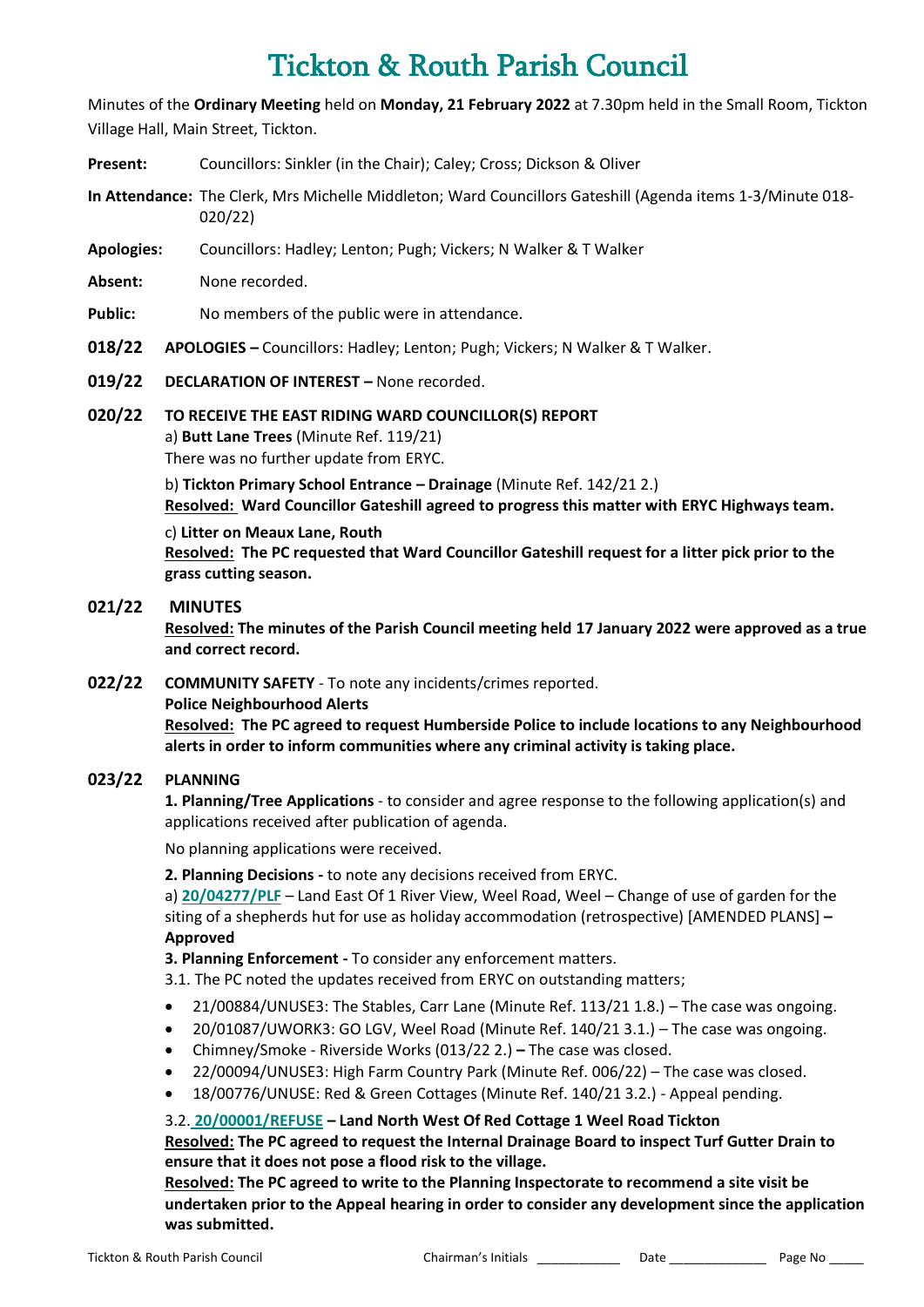## 3.3. **[21/00457/PLF](https://newplanningaccess.eastriding.gov.uk/newplanningaccess/PLAN/21/00457/PLF) 280 Hull Bridge Road, Tickton**

**Resolved: The PC agreed to request that ERYC investigates damage to the Highway verge potentially caused by on site deliveries, the proposed use of and/or any potential environmental effects of aggregate spoil stored to the rear of property and to ensure that the driveway leading to the garage complies with approved plans.**

**4. East Riding Local Plan –** Notice of adoption of the Flood Risk Sequential and Exception Test Supplementary Planning Document (SPD) (November 2021). The adopted SPD provides further guidance on the application of Policy ENV6 (Managing Environmental Hazards) of the East Riding Local Plan Strategy Document and would be an important material consideration in the determination of planning applications.

#### **024/22 CONSULTATIONS** – None received.

#### **025/22 MOTIONS PROPOSED BY COUNCILLORS**

a) Councillor Oliver proposed that the PC considered requesting ERYC to review cyclist dismount/other appropriate signage at Hull Bridge based on information on link: <https://cycleseahaven.org.uk/cyclists-dismount-signs/>

**Resolved: The PC agreed to defer the motion pending further research.**

#### **026/22 FLOOD ALLEVIATION**

#### **a) River Hull Flood Alleviation Works**

The Environment Agency is undertaking works to strengthen the river bank at the Crown & Anchor. **b) Weel Tip Flooding**

The household recycling centre was temporarily closed due to flooding.

#### **027/22 WORKING GROUPS & PC REPRESENTATIVES**

#### **1. Community Led Housing**

A working group meeting was held on 10 February and some progress was made. The group was awaiting confirmation from the bank regarding the new bank account.

#### **2. Young People's Provision**

Cllr Vickers was asked by ERVAS to submit a paragraph to support the bid with particular reference to Tickton and Routh. If successful the PC would be a part of a network of youth provision managed by ERVAS.

The Beverley outreach youth provision confirmed their interest in working together and a meeting has been arranged. Cllr Vickers to contact Cherry Tree Centre to gain insight into the community youth provision in Beverley.

On a final note, members of the Tickton Youth Club plan to look at how it might restart the evening sessions in the Village Hall.

**3. Defibrillator Group -** No updates to report.

**4. Village Hall -** No updates to report.

**5. Parish Development –** Cllr Oliver provided an update and the PC considered the Working Groups proposals;

a) **First Aid Training -** To consider offering training to community groups ahead of any Jubilee events. **Resolved: The PC agreed to offer First Aid Training to community groups.**

b) **The Tree Council Grant – Hedgerow to boundary of GL Cullington Field -** To receive grant offer, to consider/approve quotations received and Risk Assessment.

**Resolved: The PC received the grant offer and approved the Risk Assessment. The PC considered quotations and appointed Henley's Nurseries to supply hedging plants and supplies at a cost of £307.80 + VAT. The PC delegated authority to Cllr Oliver (Project Lead) and the Clerk to contact Tickton Primary School in order to obtain all necessary consents and to progress the project through to completion.** 

c) **Group Council photograph** – To consider a group council photograph on the Parish website. **Resolved: Deferred.**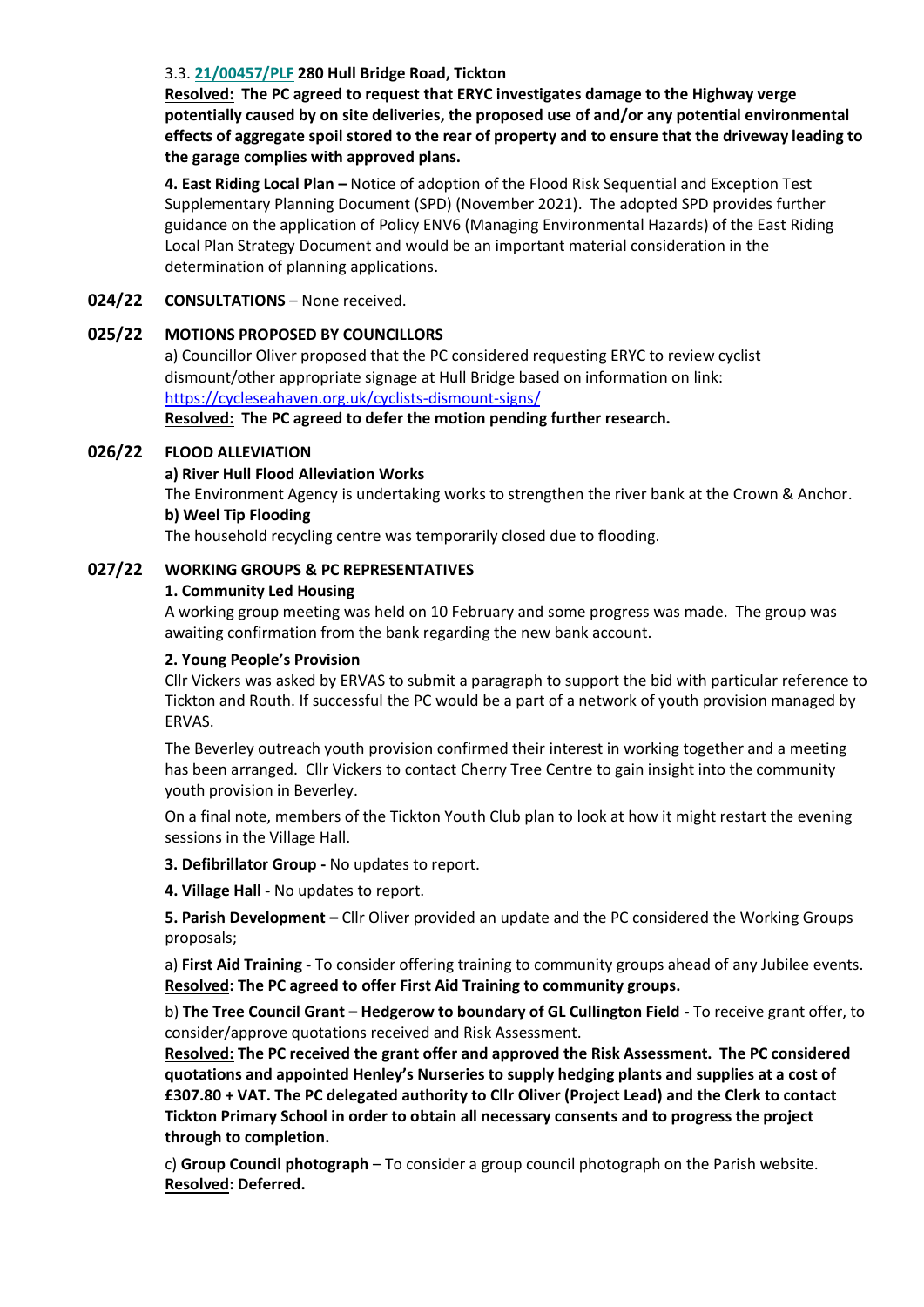d) **Temporary timetables in bus shelters –** To consider the preferred method of attaching temporary bus timetables to shelters to avoid potential damage.

**Resolved: The PC agreed not to attach temporary bus timetables to the wooden shelters.** 

e) **Open area behind The Orchard sign/Farm Wall -** To establish the landowner of the open area behind The Orchard sign abutting the Farm wall. If ERYC, to consider requesting if it can be reseeded with grass.

**Resolved: The PC agreed that Councillor Sinkler contact the Farm to establish ownership of the open area behind The Orchard sign abutting the Farm Wall.**

f) **Routh Wind Farm Grant – To improve the appearance of the village** - In principle, to apply to the Routh Wind Farm Community Fund to improve the appearance of the village.

**Resolved: The PC agreed in principle to support and to match fund a Routh Wind Farm grant application to improve the appearance of the village. The Working Group to prepare an application, obtain quotations and undertake any further consultation for consideration.**

g) **Proposed Solar Farm** - To further explore community benefit opportunities ahead of proposed Solar Farm planning application.

**Resolved: The PC agreed to undertake further research to explore community benefit opportunities ahead of proposed Solar Farm planning application.**

#### **028/22 PARISH MATTERS**

a) **Annual Parish Meeting (APM) -** To consider dates and agenda.

**Resolved: The PC agreed to host the APM on the 16 May 2022 prior to the Annual Council Meeting. The agenda to include a brief update from the Working Group on developments resulting from the Parish Appraisal.**

b) **The Queen's Platinum Jubilee** - To receive update and agree any actions.

**Resolved: The PC agreed to host a public meeting to consider community celebrations.**

c) **ERYC Jubilee Grant (commemorative coins)** - To consider/approve award offer of £500, quotations including any terms of payments and preferred method of distributing coins.

**Resolved: The PC agreed to accept the ERYC grant offer of £500. The PC considered quotations and appointed Insignia Ltd to supply 500 enamelled commemorative coins engraved 'Tickton & Routh Parish Council' and kraft envelopes at a cost of £720 + VAT. The PC agreed to match fund £220 towards the cost of this project. The PC believe that it is beneficial to the residents of the parish and is commensurate with the expenditure. In the event that payment is required at point of order, the PC granted approval for the Clerk to pay on a credit card and the PC would reimburse on receipt of invoice/receipt. The coins will be given to educational settings in the parish for distribution to children on their register. An application form will be made available for parents on the Tickton and Routh electoral roll to apply for a coin for their child(ren) aged 0-4 years who live in the parish and are not registered to Tickton Primary School, Tickton Pre-School and Play Pals or Fir Trees Nursery in the summer term 2022. Any remaining coins will be made available to older siblings and then the wider community on a first come first served basis.**

d) **Hull Bridge Foot Bridge** - To consider ERYC inspection report and agree any actions. The inspection report confirmed that the bridge is good condition except for the wear and tear such as the waterproofing, surfacing and the expansion joints. These repairs have been added to the Highway structures work bank and the items will be replaced when the funds are available.

The report confirmed that there are signs of surface wetness which appears to be coming from the expansion joints. The surface wetness is causing damage to the memorial stone. ERYC has been contacted to enquire how the Bridge team plan to make good the damage to the memorial stone and engraving that was recently replaced (2019). The PC was awaiting a reply from ERYC.

e) **Weel Tip** – To consider ERYC Overview & Scrutiny Committee report and agree any actions. The PC noted that ERYC had agreed that it is high priority to find a new site for the Household Recycling Centre. ERYC are in the process of identifying suitable pieces of land and going through a process to request funding be allocated to the project. Due to this, timescales are unknown at the moment.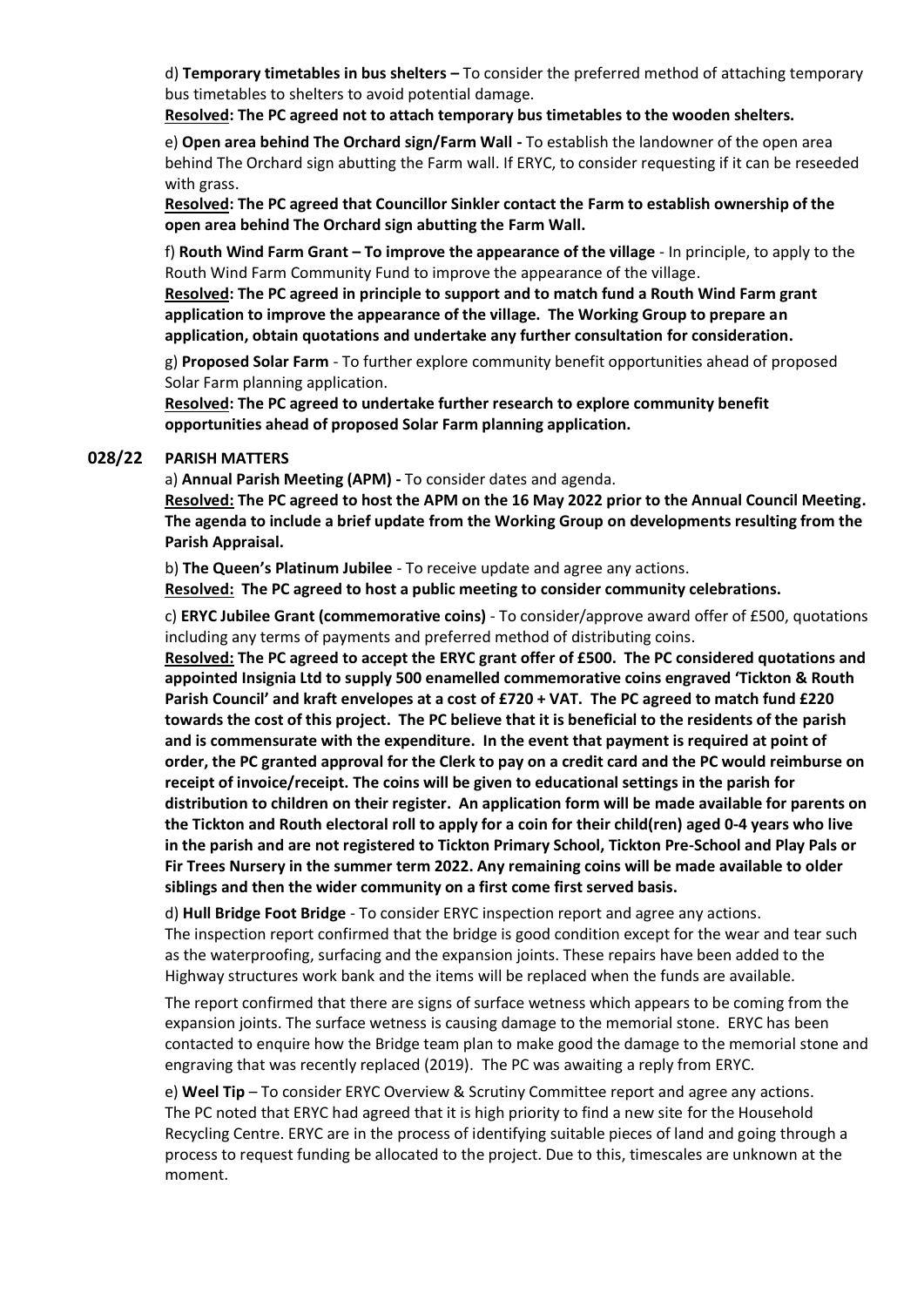f) **Weel Speed Limits** – To update and consider supporting resident's request for site meeting with ERYC.

**Resolved: The PC agreed to request a site meeting with ERYC Traffic Management Team and residents to consider a solution to concerns raised regarding the speed limits in Weel.** 

g) **Winter Services** – To review and agree any actions.

The PC reviewed Winter Services.

h) **Village Field Tree Felling** – The commencement of works approved under Minute Ref. 114/21 4. The PC noted that due to Storm Eunice the contractor will arrange a date to fell the remaining trees.

i) **Hull Bridge Bus Shelter Light** - To approve submission of end of grant report to the Routh Wind Farm. **Resolved: The PC approved the submission of the end of grant report.**

## **029/22 CORRESPONDENCE**

**1. ERNLLCA:** Newsletter(s), Chairman & Clerks Chats, International Women's Day – noted.

**2. NALC:** NALC Newsletter(s), Bulletin(s) and training – noted.

**3. ERYC:** Carriageway repairs A1035 Nr Whitecross roundabout from 31.1.22 to 1.3.22. – noted.

**4. FITTA Group:** Transfer of ownership to PC - Outdoor Gym Equip. (2 pieces) & Picnic Table – noted.

**5. The East Riding Stages Rally 26 & 27 February:** Event update – noted.

## **030/22 CLERKS REPORT**

**1.** Delegates decisions since the meeting held on 17 January 2022;

| ID | <b>Description</b>      | <b>Decision</b>                                                                                                                                                                                                                                                                                                                                                                                                                                     |
|----|-------------------------|-----------------------------------------------------------------------------------------------------------------------------------------------------------------------------------------------------------------------------------------------------------------------------------------------------------------------------------------------------------------------------------------------------------------------------------------------------|
| 1. | <b>ERYC Highways</b>    | School Entrance - To request that ERYC consider adding a dropped kerb                                                                                                                                                                                                                                                                                                                                                                               |
|    |                         | and making the footpath wider by utilising the verge as a temporary safety<br>measure whilst funding is secured to resolve the drainage issue.                                                                                                                                                                                                                                                                                                      |
| 2. | <b>ERYC PROW</b>        | Public gate on Churchfields - Request to consider adding rubber buffer to                                                                                                                                                                                                                                                                                                                                                                           |
|    |                         | reduce noise on shutting.                                                                                                                                                                                                                                                                                                                                                                                                                           |
| 3. | <b>ERYC PROW</b>        | Public gate onto Swinemoor Pastures - Request to adding rubber buffer to                                                                                                                                                                                                                                                                                                                                                                            |
| 4. | <b>ERYC Streetscene</b> | reduce noise on shutting.<br>Fly-tipping on Meaux Road, Routh reported.                                                                                                                                                                                                                                                                                                                                                                             |
|    |                         |                                                                                                                                                                                                                                                                                                                                                                                                                                                     |
| 5. | Noticeboard             | Cllr Oliver donated surface matting which was fitted around the base of the<br>noticeboard. The community were informed of the new location via AAT.                                                                                                                                                                                                                                                                                                |
| 6. | <b>Salts Bins</b>       | a) Main Street - ERYC confirm that it was on the list for power washing.                                                                                                                                                                                                                                                                                                                                                                            |
|    |                         | b) Weel - ERYC confirmed that this bin would be relocated from the sloping                                                                                                                                                                                                                                                                                                                                                                          |
|    |                         | verge nearer to the roadside for ease of access by residents.                                                                                                                                                                                                                                                                                                                                                                                       |
| 7. | Environment             | To request repairs to reduce the movement in the wooden steps onto the                                                                                                                                                                                                                                                                                                                                                                              |
|    | Agency                  | embankment at the side of Hull Bridge Footbridge.                                                                                                                                                                                                                                                                                                                                                                                                   |
| 8. | <b>BT Payphones</b>     | To request confirmation of services available due to cash and card payment<br>options not being available at either pay phone.                                                                                                                                                                                                                                                                                                                      |
|    |                         | BT confirmed that both emergency calls and calls to the Operator (for<br>Transfer Charge) are available from both payphones. There is an issue with<br>the credit/debit card service for calls which BT are aware of and aim to<br>have this resolved as soon as possible. Callers can get in touch with the BT<br>Payphone Customer Service Team on 0800661610 if they experience any<br>problems when trying to make a debit or credit card call. |
|    |                         | The box on Main Street is expected to be painted between April and<br>September. The engineer will also attend to clean the payphones and<br>ensure that the user notice boards are up to date.                                                                                                                                                                                                                                                     |
| 9. | <b>Litter Bin</b>       | To request ERYC empty the overflowing bin at the bottom of Carr Lane,<br>Tickton near to the footbridge that was reported by a resident.                                                                                                                                                                                                                                                                                                            |

#### **2.** The following updates were received on outstanding resolutions;

**Min. Ref Description**